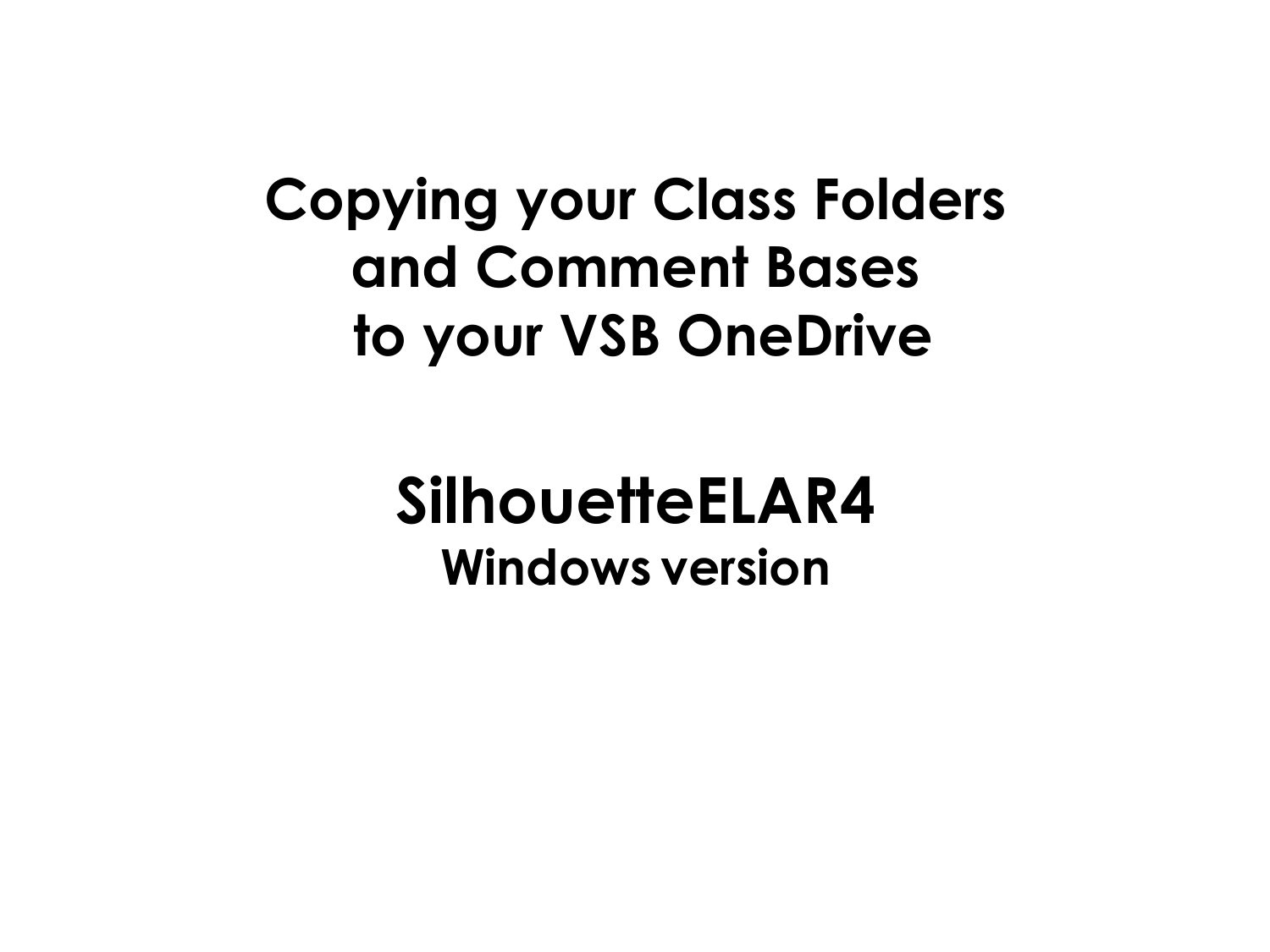For many years it was expected that most teachers using SilhouetteELAR4 at school would be saving their work into their account on the school server OR saving to a location on their laptop computer.

Teachers are now directed to save to their **VSB OneDrive**.

**Scenario**: You have classes saved on your laptop hard drive and would like to copy them to your VSB One Drive.

## **The process:**

- 1. In **Utilities** (click the *Utilities* button on the opening window when you run SilhouetteELAR4), select the *This computer* radio button. This ensures that SilhouetteELAR4 will, by default, look into the C:\ProgramData\SilhouetteELAR4\Classes folder on your laptop to locate your class folders. Click on *Exit***.**
- 2. Proceed to the **Student Reports** window. Notice that the *Location of ELAR class folders* indicates that the classes are located on your laptop hard drive.

| SilhouetteELAR4 - Student Reports                                                            |             |
|----------------------------------------------------------------------------------------------|-------------|
| <b>Student Reports</b>                                                                       |             |
| Location of ELAR class folders:<br>C:\ProgramData\SilhouetteELAR4\Classes<br><b>Folders:</b> | ,<br>Hrowse |
| <b>ELAR-1920-Div 12</b>                                                                      |             |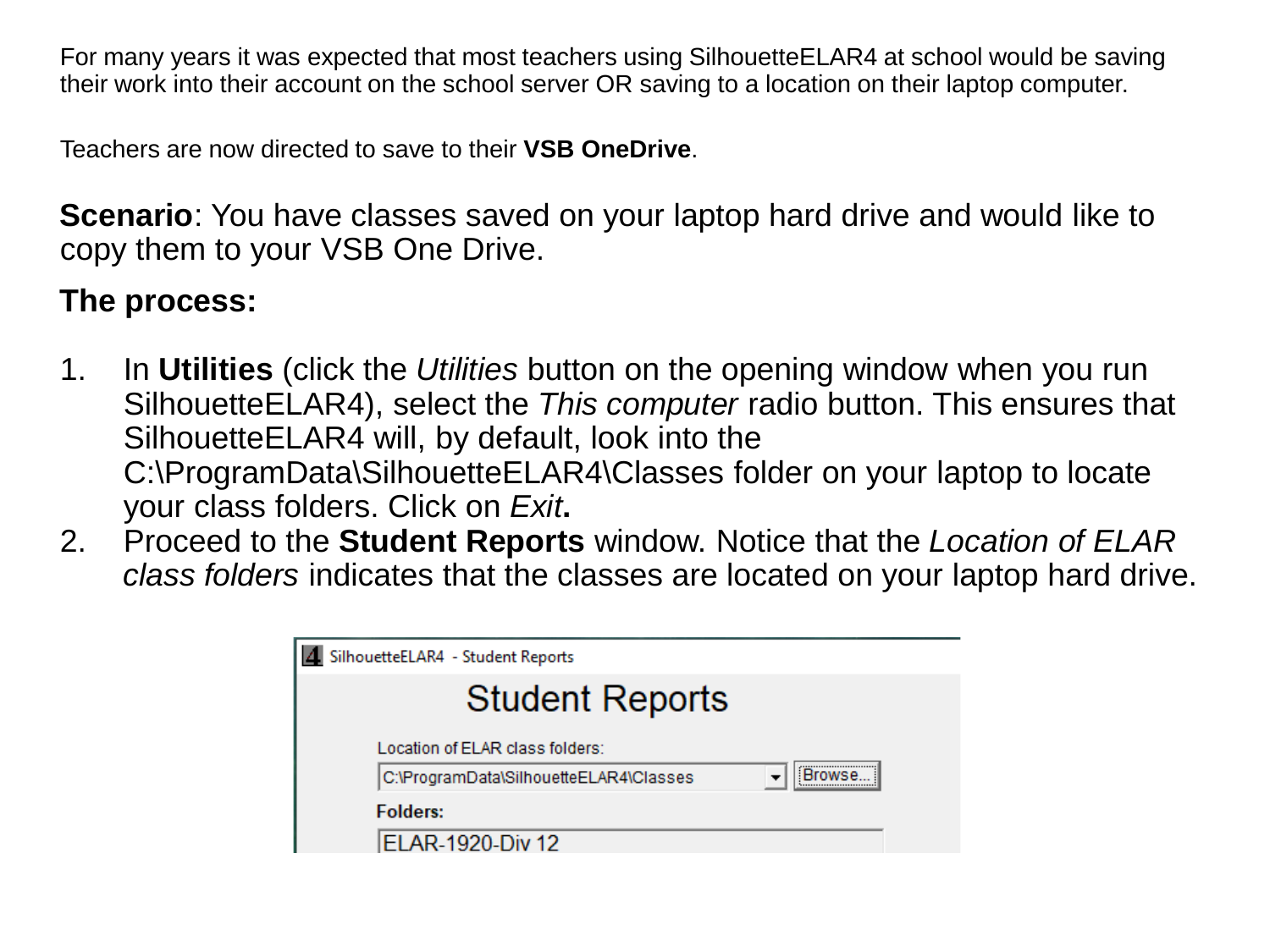3. At the bottom of the **Student Reports** window, click on *Export Folder*.



4. In the **Export Class Folder** window, click on *Select Destination*. You want to copy classes to your VSB OneDrive, so in the **Browse for Folder**  window, use the slider to locate and select **OneDrive – Board of Education of SD 39 (Vancouver).** Click on *OK***.**

| Export a Class Folder                                                                                                                         |                                                                                          |                                                                                                                                                              |
|-----------------------------------------------------------------------------------------------------------------------------------------------|------------------------------------------------------------------------------------------|--------------------------------------------------------------------------------------------------------------------------------------------------------------|
|                                                                                                                                               | <b>Export Class Folder</b>                                                               |                                                                                                                                                              |
| <b>Browse for Folder</b>                                                                                                                      | ×                                                                                        |                                                                                                                                                              |
| Select an alternate destination for export.                                                                                                   |                                                                                          | <b>Select Destination</b>                                                                                                                                    |
| Desktop<br>Network<br><b>Exp</b> Libraries                                                                                                    | ́                                                                                        |                                                                                                                                                              |
| OneDrive - Board of Education SD39 (Vanc<br>MB-Video (E:)<br>MB-archive (L:)<br>This PC<br>Downloads<br>Desktop<br>3D Objects<br>Cancel<br>OK | Class folders:<br>ELAR-1920-Div 12<br><b>ELAR-1920-Div 13</b><br><b>ELAR-1920-Div 14</b> | ELAR-1920-ELL divisions r<br>ELAR-1920-ELL divisions t<br>ELAR-1920-ELL Grade 1<br>ELAR-1920-ELL Grade 2 a<br>ELAR-1920-ELL Grade 4<br>ELAR-1920-ELL Grade K |
|                                                                                                                                               | Select All                                                                               |                                                                                                                                                              |
| Evropt                                                                                                                                        |                                                                                          |                                                                                                                                                              |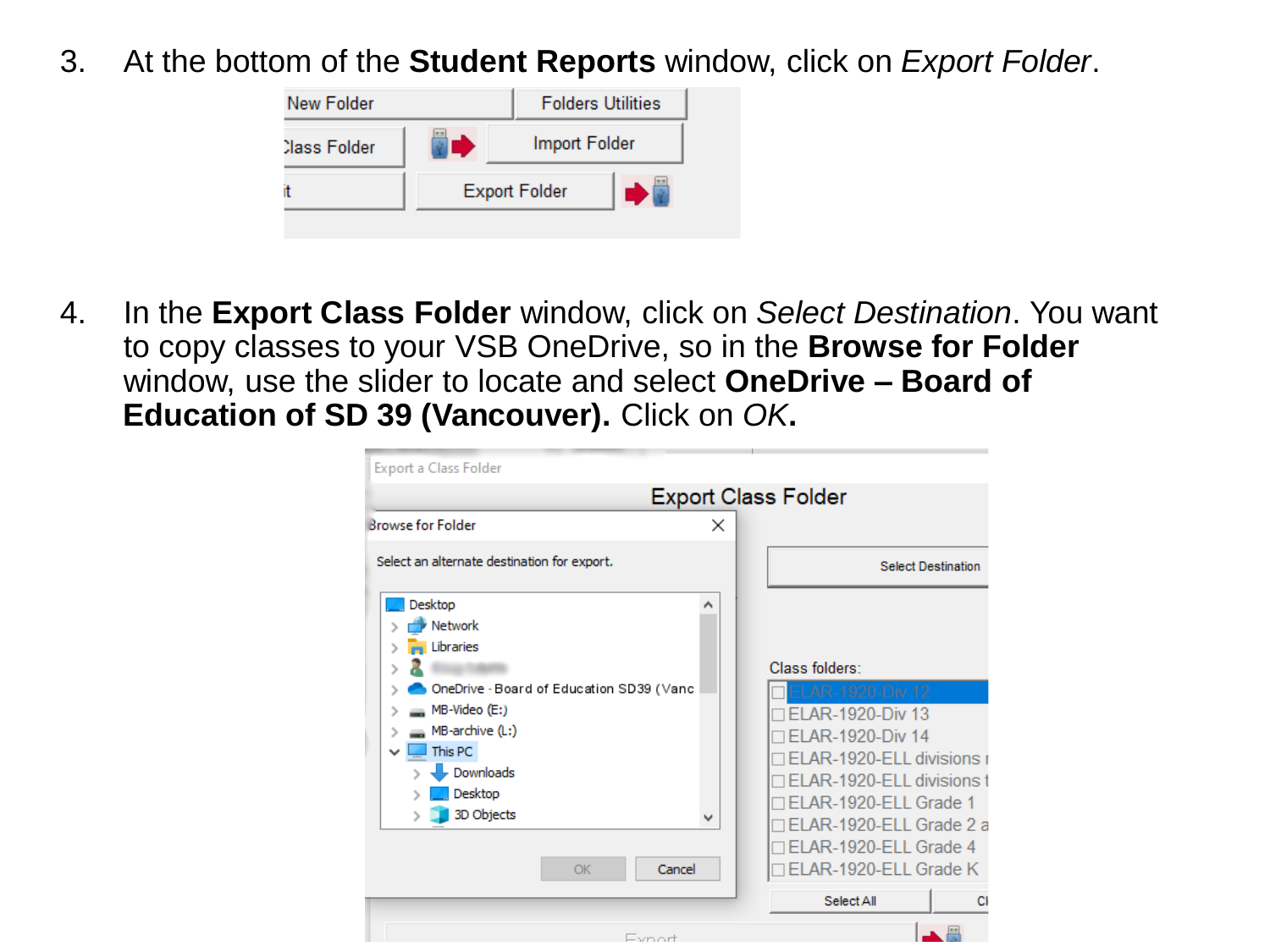5. Check the classes you wish to copy to your OneDrive account and then click on the *Export* button (*Export 2 class folders* in the screenshot below).

| wish to export a Class folder of student                                                                               | <b>Select Destination</b>   |                     |
|------------------------------------------------------------------------------------------------------------------------|-----------------------------|---------------------|
| ilhouetteELAR4 folder on a USB drive or<br>ation drive if you wish to print or edit<br>is on another Windows computer. |                             |                     |
| 1. Click on Select Destination                                                                                         | Class folders:              |                     |
| he Class(es) to export.                                                                                                | <b>ELAR-1920-Div 12</b>     |                     |
| I Export Class.                                                                                                        | <b>ELAR-1920-Div 13</b>     |                     |
|                                                                                                                        | <b>ELAR-1920-Div 14</b>     |                     |
|                                                                                                                        | ELAR-1920-ELL Grade 1       |                     |
|                                                                                                                        | ELAR-1920-ELL Grade 2 and 3 |                     |
|                                                                                                                        | ELAR-1920-ELL Grade 4       |                     |
|                                                                                                                        | ELAR-1920-ELL Grade K       |                     |
|                                                                                                                        | <b>□ ELAR-2122-Div17 K</b>  |                     |
|                                                                                                                        | ELAR-2122-Grade 7           |                     |
|                                                                                                                        | Select All                  | <b>Clear Checks</b> |
| Export 2 class folders                                                                                                 |                             |                     |
| Exit                                                                                                                   |                             |                     |

6. When the classes have been copied to your OneDrive account you will see the **Export Done** message. Click on *OK*.

| iatic Class Export | llders:         |
|--------------------|-----------------|
|                    | $R - 192$       |
|                    | R-192           |
| Export Complete.   | R-192           |
|                    | R-192           |
| ок                 | R-192           |
|                    | R-192           |
|                    | <b>ELAR-192</b> |